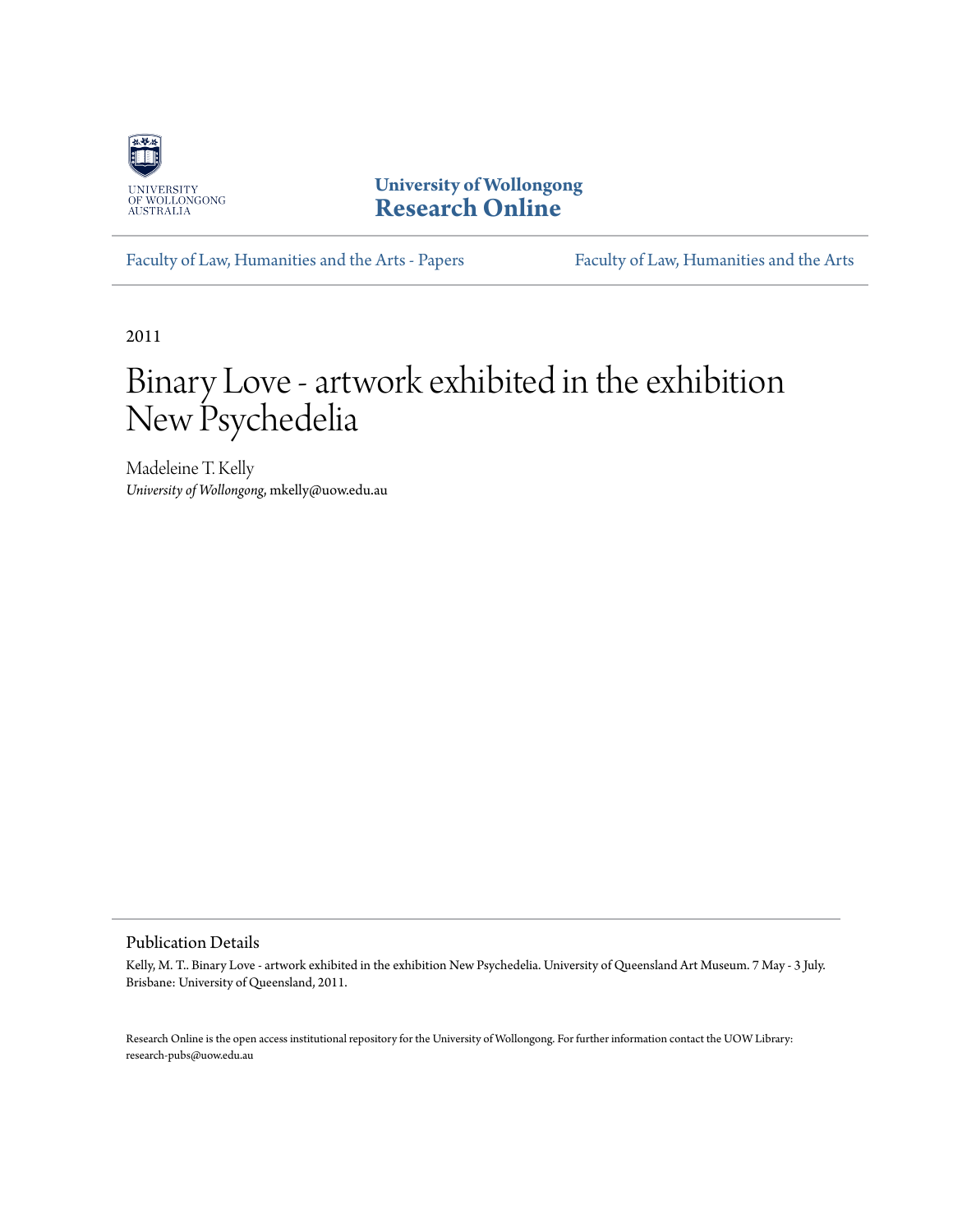### Binary Love - artwork exhibited in the exhibition New Psychedelia

### **Abstract**

In recent years psychedelic ideas and aesthetics have made a notable return to contemporary art. The current influence of psychedelia has developed in response to the growing impact of global capital and technology on daily life. New Psychedelia presents a range of contemporary Australian artworks that display psychedelic influences and strategies for addressing the themes of consciousness, capitalism and technology. The exhibition will feature existing artworks alongside new site-specific works commissioned for the exhibition.

### **Keywords**

binary, psychedelia, artwork, exhibition, love, exhibited

### **Disciplines**

Arts and Humanities | Law

### **Publication Details**

Kelly, M. T.. Binary Love - artwork exhibited in the exhibition New Psychedelia. University of Queensland Art Museum. 7 May - 3 July. Brisbane: University of Queensland, 2011.